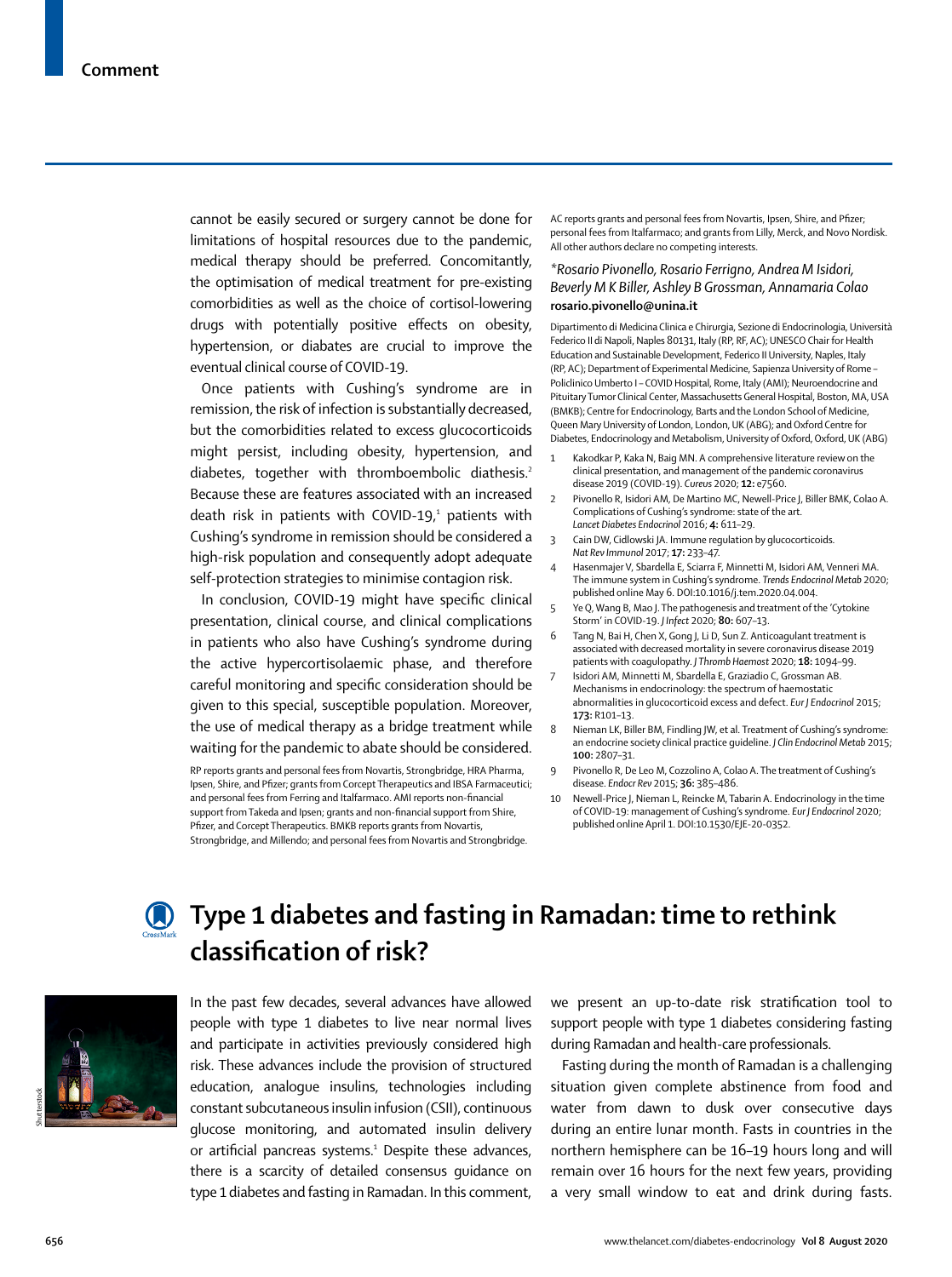For some people with type 1 diabetes, fasting during Ramadan is an essential part of their spiritual life. Therefore, providing avenues to empower people with type 1 diabetes to undertake fasting is important for people with type 1 diabetes considering fasting during Ramadan and health-care professionals.

Observational data collected over 15 years ago in the Middle East and Asia suggested that significantly higher risks of severe hypoglycaemia and non-significant increases in severe hyperglycaemia or diabetic ketoacidosis were associated with fasting during Ramadan.2 These observations were based on older management strategies such as twice-daily insulin regimens with little support from health-care professionals or provision of diabetes education. On the basis of these observations, guidance supported by the International Diabetes Federation in 2017 suggested that even those with well controlled diabetes are at high risk for acute complications of diabetes and recommended that they should not fast.3 Similarly, an American Diabetes Association working group have repeatedly supported the classification of this group of people as very high risk and that fasting is not recommended.<sup>4</sup> Even with these recommendations, over 40% of people with type 1 diabetes continue to fast during Ramadan.<sup>2</sup> Although there are paediatric guidelines for fasting with type 1 diabetes,<sup>5</sup> there is very little published guidance on ways to support fasting in adults and no detailed risk stratification for people with type 1 diabetes.

Contrary to the older evidence, $2$  continuous glucose monitoring data suggests that people whose type 1 diabetes is well-managed before Ramadan might not have deterioration in glycaemia while fasting.<sup>6</sup> Evidence also indicates that the risk of diabetic ketoacidosis during Ramadan, often highlighted in guidance on this topic, is very low during fasting.<sup>7</sup> The dual risks of hypoglycaemia from prolonged fasting and post-meal hyperglycaemia after Iftar (evening meal when breaking the fast) pose substantial challenges to patients and the health-care professionals who support them. Hypoglycaemia poses a psychological burden of having to break the fast in addition to the negative experience of hypoglycaemia itself. The availability of structured education guiding functional insulin therapy has helped improve metabolic and psychological outcomes, including quality of life and hypoglycaemia outside of the context of fasting.<sup>8</sup> The provision of CSII via pump can aid strategies to optimally

adjust treatment during prolonged fasts.<sup>5</sup> Improvements in technology, such as continuous glucose monitoring and sensor-augmented pump therapy can greatly reduce the risk of severe hypoglycaemia and improve metabolic control in type 1 diabetes.<sup>1</sup> Observational data shows that the use of technology and education before Ramadan is associated with an increased proportion of people with type 1 diabetes being able to complete their fasts without hypoglycaemia and with improvements in glucose control.5,9

Like others,<sup>10</sup> our own clinical experience with opensource and commercial hybrid closed loop insulin delivery systems in Ramadan has been very encouraging (unpublished data). Although accessibility of these

# *Panel:* **Risk stratification for adults with type 1 diabetes considering fasting during Ramadan**

Stratification terms are aligned with international guidance.<sup>3</sup> In all situations individuals making a personal decision to fast should be supported with education, frequent follow-up, and additional support measures regardless of their risk status.

# **Low and moderate risk**

Individuals may consider fasting with the support of health-care professionals if they meet criteria and after consideration of medical opinion on overall ability of the individual to tolerate fasting.

*Individuals must meet all the following criteria (essential):*

- $HbA_{1c} \leq 8\%$  (64 mmol/mol)
- Multiple daily injections with or CSII with analogue insulins
- Understanding and implementation of the principles of dose modifications with intensive insulin therapy
- Ability to self-monitor up to eight times per day or use of flash glucose monitoring during fasting period
- Hypoglycaemia aware at glucose >3 mmol/L
- Received or due to receive pre-Ramadan guidance
- Undertaken previous fasts or trial fasts with no safety concerns during or outside Ramadan period
- Understands requirement to break a fast if glucose <3∙9 mmol/L or >16∙7 mmol/L
- Ongoing attendance and follow-up with a specialist diabetes team

*Additional criteria (desirable with reduced risks):*

- Use of CSII
- Time below range <5%
- Use of real-time continuous glucose monitoring with alarms or alerts during fasting
- Use of hybrid closed-loop automated insulin delivery systems

#### **High risk**

Advise individual that they should not fast if they meet any of the following criteria:

- $HbA_{1c}$  between 8% and 9% (64–75 mmol/mol)
- Recent diagnosis over 3 months and within the last 12 months
- Chronic kidney disease stage 3
- Stable macrovascular complications

(Continues on next page)